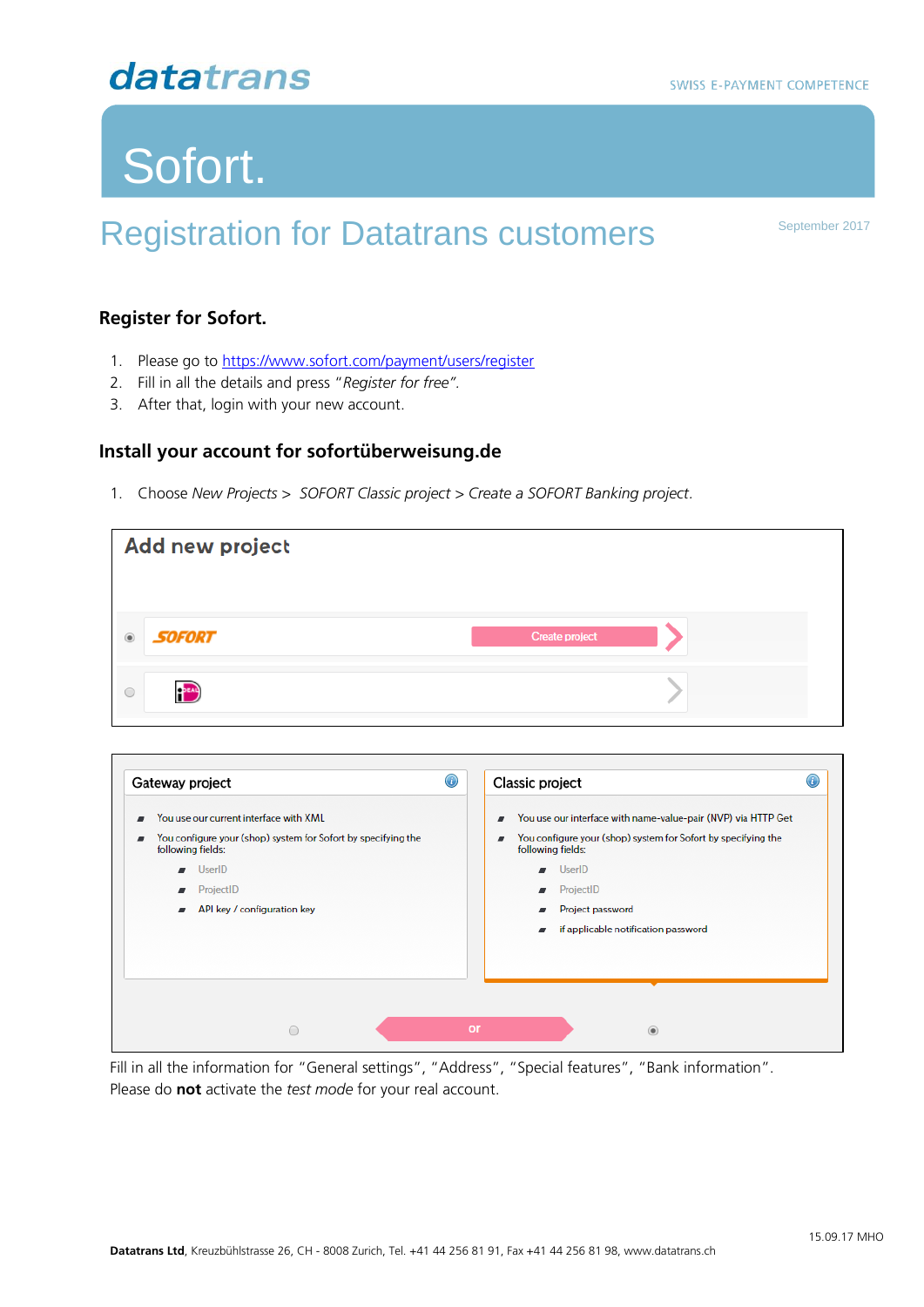

#### 2. Scroll down and go to "Interface".

| Interface                                                                  |                                                                                                                                                                   |
|----------------------------------------------------------------------------|-------------------------------------------------------------------------------------------------------------------------------------------------------------------|
| Success link:<br>Possible replacement variables                            | https://pay.datatrans.com/upp/jsp/upDirBankSuccess.jsp?upp                                                                                                        |
| question mark.                                                             | With the success link your customer is returned to your shop system after a successful transaction. You may add URL parameters to this link separated by a        |
| Automatic redirection:                                                     | ✔                                                                                                                                                                 |
|                                                                            | Instead of seeing a transaction summary your customer can automatically be redirected to the supplied success link.                                               |
| Abort link:<br>Possible replacement variables                              | https://pay.datatrans.com/upp/jsp/upDirBankCancel.jsp?upple                                                                                                       |
| may add further parameters to the abort link separated by a question mark. | In the event that the client cancels the transaction before completion, are returned to your website via the abort link. As in the case of the success link you   |
| available only after adding a new project.)                                | Further settings for the shop interface are available. Please have a look in the Extended Settings area in the section Interfaces. (The Extended Settings area is |
|                                                                            |                                                                                                                                                                   |

- Success link:
	- https://pay.datatrans.com/upp/jsp/upDirBankSuccess.jsp?uppId=-USER\_VARIABLE\_0-&dibTrxId=-TRANSACTION-
- Activate Automatic redirection
- Abort link: https://pay.datatrans.com/upp/jsp/upDirBankCancel.jsp?uppId=-USER\_VARIABLE\_0-
- 3. Choose "Save".

Now you have all the registers activated.

| Test the project Shop system help<br>Base settings Extended settings |  |
|----------------------------------------------------------------------|--|
|----------------------------------------------------------------------|--|

- 4. Go to "Extended settings" and choose "Shop system interface".
- 5. Go to "Timeout" and set the following:

| Timeout                                                                                                          |                                                                                                                                                         |  |
|------------------------------------------------------------------------------------------------------------------|---------------------------------------------------------------------------------------------------------------------------------------------------------|--|
| customer can repeat his order.                                                                                   | Here you can define a timeout in seconds after which the payment process will be aborted. You should also provide a link to your shop system, where the |  |
| Timeout in seconds:                                                                                              | 1500                                                                                                                                                    |  |
| <b>Timeout link:</b><br>Possible replacement variables                                                           |                                                                                                                                                         |  |
| Your customer can automatically be redirected to the supplied timeout link instead of being shown an error page. |                                                                                                                                                         |  |
| Automatic redirection:                                                                                           |                                                                                                                                                         |  |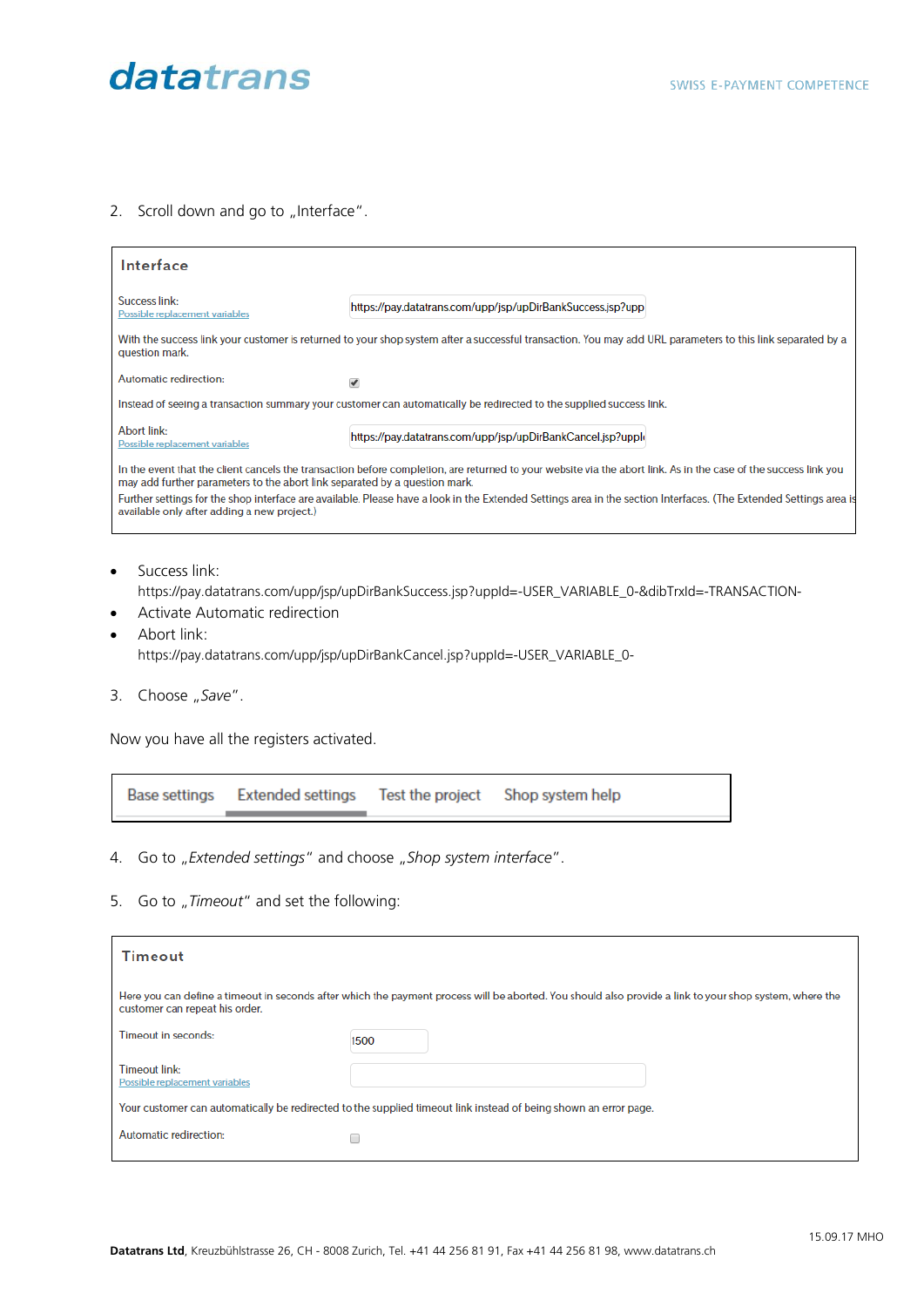- 6. Return to "*Extended settings*" and choose "Notifications". Add the following notifications:
- email notification
- Email: Enter your e-mail address
- Language: Choose your language

| <b>Edit email notification</b> |                             |                      |
|--------------------------------|-----------------------------|----------------------|
| Activated:                     | ✔                           |                      |
| Email:*                        | yourcontact@yourcompany.com |                      |
| Language: *                    | <b>English</b>              |                      |
|                                | Save                        | * denotes required f |

- HTTP notifications
- Notification URL:<https://api.datatrans.com/upp/jsp/dibPostUrl.jsp>

| <b>Add new HTTP notifications</b>                     |                                                  |                       |
|-------------------------------------------------------|--------------------------------------------------|-----------------------|
| Activated:                                            | $\mathcal{I}$                                    |                       |
| Notification URL: *<br>Possible replacement variables | https://api.datatrans.com/upp/jsp/dibPostUrl.jsp |                       |
| Method:                                               | <b>O</b> POST ○ GET                              |                       |
|                                                       | Save                                             | * denotes required fi |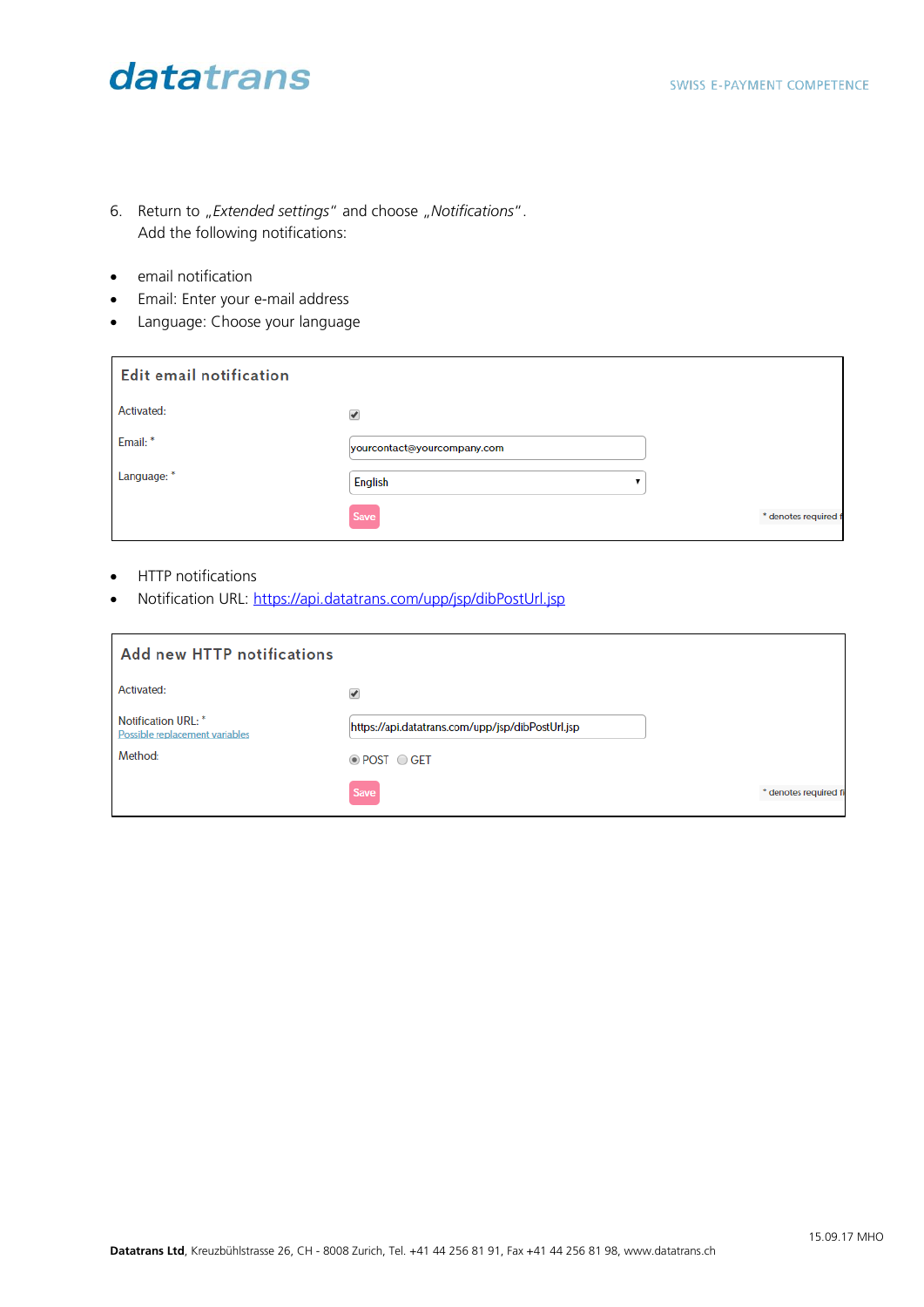7. Return to "*Extended settings*" and choose "Passwords and hash algorithm". Follow the steps in the screenshot to generate both passwords:

| Passwords and hash algorithm                                                                    |                                                                                                                                                                                                                                                                                                                                                                                                          |
|-------------------------------------------------------------------------------------------------|----------------------------------------------------------------------------------------------------------------------------------------------------------------------------------------------------------------------------------------------------------------------------------------------------------------------------------------------------------------------------------------------------------|
| Please note that the passwords will be reset everytime you click on »Set password«.             | Please generate a project password and notification password here. This password is used to protect your content, to validate input checks, for<br>replacement parameters like-USER VARIABLE x HASH PASS- and for hash generation on HTTP and HTTP response notifications. Please don't forget to change your<br>shopsystem settings or scripts accordingly, if you change or reset your passwords here. |
| Generate project password                                                                       |                                                                                                                                                                                                                                                                                                                                                                                                          |
| Don't use special characters:                                                                   | $\Box$ $\odot$<br>Generate project password                                                                                                                                                                                                                                                                                                                                                              |
| Generate notification password<br>Please note that your shop system module has to support this. | If you set a notification password, this will be used for the hash calculation of the HTTP and HTTP response notifications instead of the project password.                                                                                                                                                                                                                                              |
| Don't use special characters:                                                                   | $^{\circ}$<br><b>Generate notification password</b>                                                                                                                                                                                                                                                                                                                                                      |
| Input check                                                                                     |                                                                                                                                                                                                                                                                                                                                                                                                          |
|                                                                                                 | With the input check you can ensure that the parameters you pass to our interface have not been manipulated.                                                                                                                                                                                                                                                                                             |
| The input check is enabled.                                                                     |                                                                                                                                                                                                                                                                                                                                                                                                          |
| Hash algorithm:                                                                                 |                                                                                                                                                                                                                                                                                                                                                                                                          |
|                                                                                                 | <b>SHA256</b>                                                                                                                                                                                                                                                                                                                                                                                            |

- 8. At "Input Check" set SHA256 as "Hash algorithm" and click "Save".
- 9. If you have an account at Sofortbank you are able to process credits. For other banks the credit option is currently not supported.

To be able to process credits you have to set the API key. Therefore, choose "API keys". There you can find your key.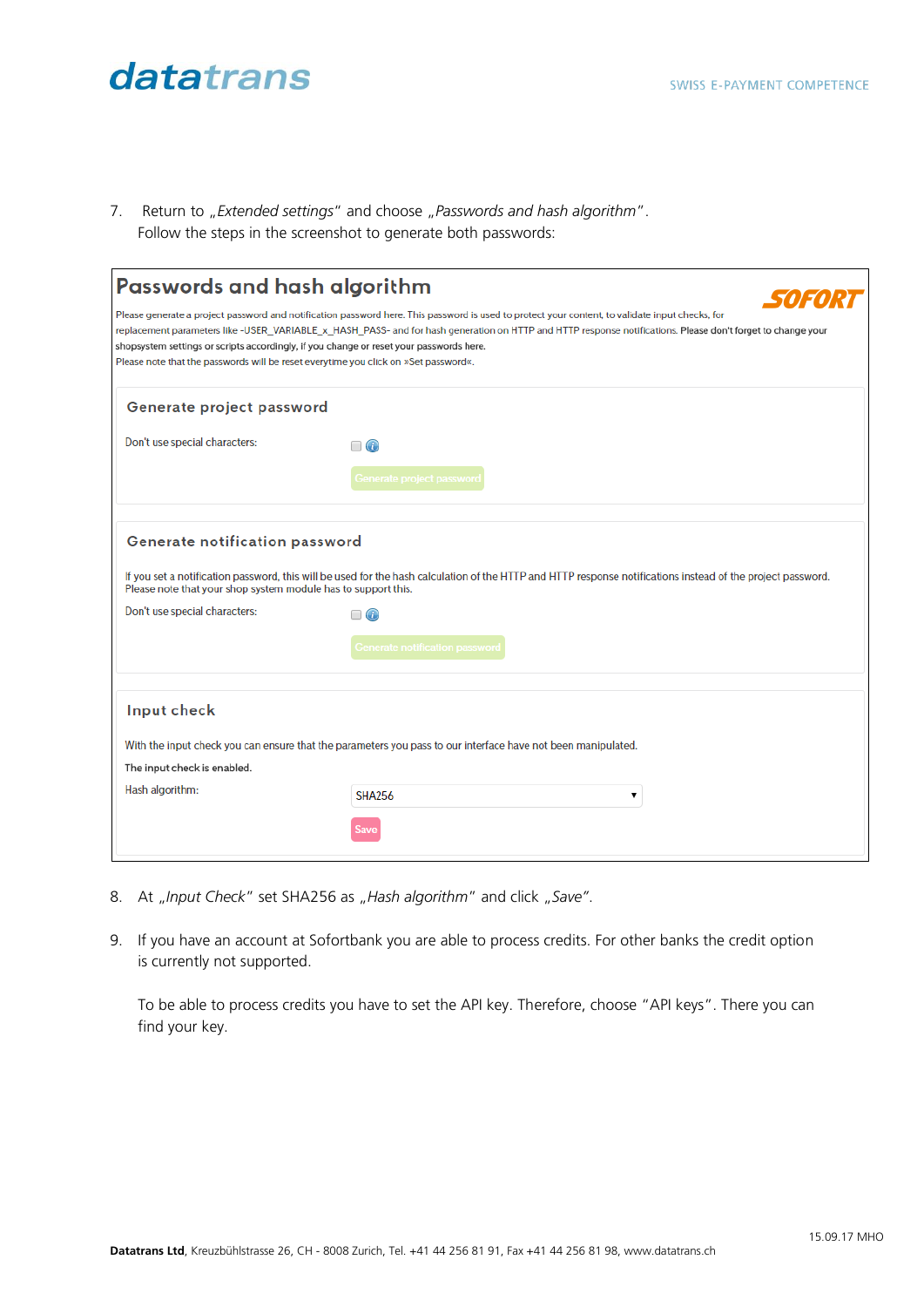

in a **password secured .zip-file**.

- Your customer no
- Your ProjectID
- Project password
- Notification password
- API key

Please send the **password** for the .zip-file to **support@datatrans.ch** .

It is important to send the information in two separate e-mails, because they contain sensitive information.

Please not that the API keys do expire after a certain period of time and they must be renewed and communicated to Datatrans.